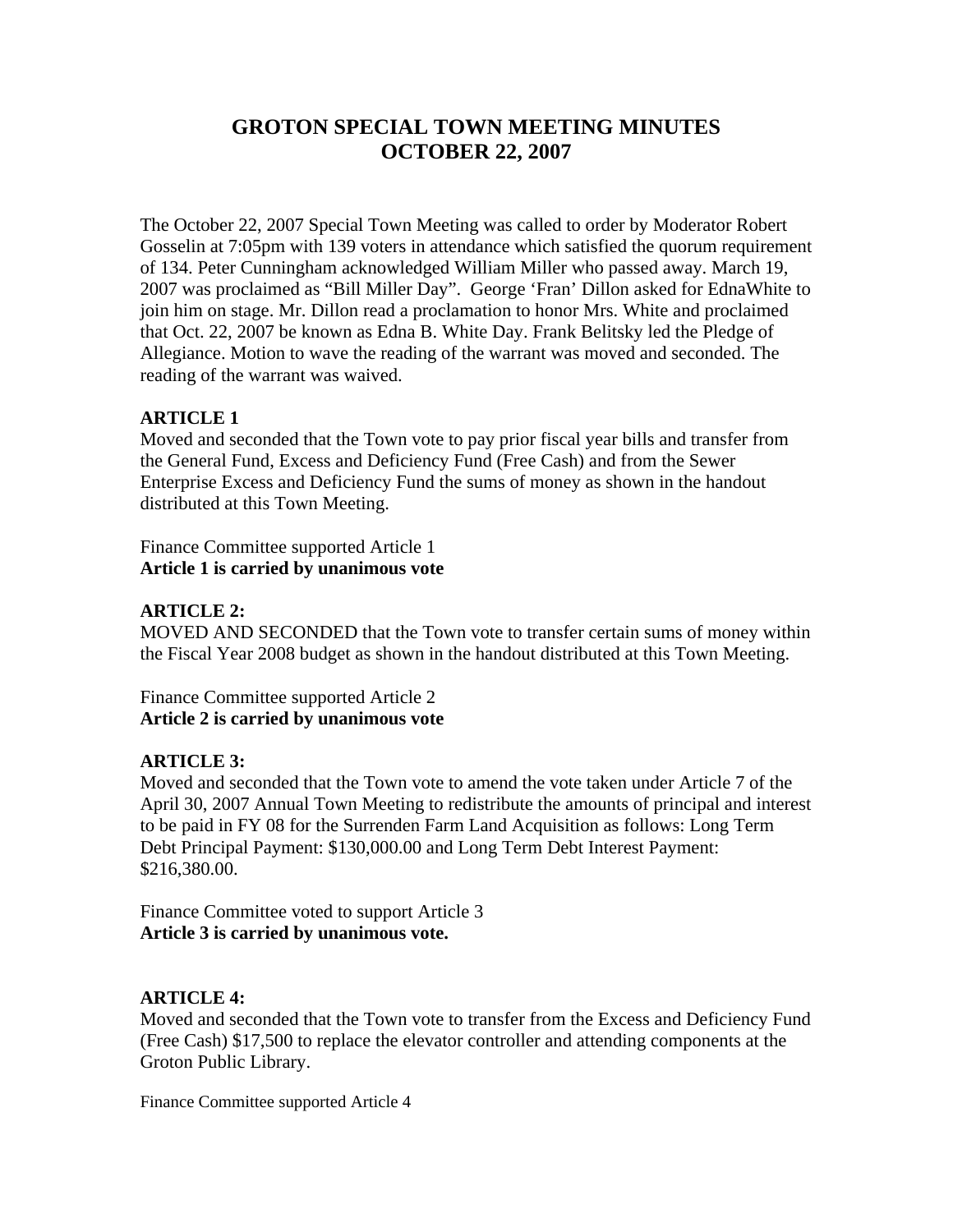**Article 4 is carried by unanimous vote**.

### **ARTICLE 5:**

Moved and seconded that the Town vote to transfer from the Excess and Deficiency Fund (Free Cash) \$275,000.00 to be added to the sum already on deposit in the Capital Stabilization Fund.

Finance Committee supported Article 5 **Article 5 is carried by unanimous vote.**

# **ARTICLE 6:**

Moved and seconded that Article 6 be indefinitely postponed until October 29, 2007

### **Motion to postpone carried by unanimous vote.**

# **ARTICLE 7:**

Moved and seconded that Article 7 be postponed until October 29, 2007.

Finance Committee supported that this article be postponed**. Article 7 is carried by unanimous vote**.

# **ARTICLE 8: ADOPT AND ACCEPT TOWN CHARTER**

Moved and seconded that the Town vote to approve and adopt the proposed Town Charter, as set forth in Appendix to the warrant for this Town Meeting; to authorize the Board of Selectmen to petition the General Court of the Commonwealth of Massachusetts to place on the ballot of the next regularly scheduled municipal election a question regarding adoption of the Charter; and to authorize and empower the Board of Selectmen to appoint a Town Manager pursuant to General Laws Chapter 41, Section 108N, subject to approval of the General Court.

Jason Webber made a motion to amend. Motion to amend is as follows:

*I move to amend Section 3-1-(a) entitled Elective Town Offices by inserting following Parks Commission the words "the Groton Board of Health" and by striking the words "A Board of Health" in Section 3-2-(d) entitled Appointing Authority.* **Motion to amend was seconded**

**Amendment carried by majority vote as declared by the Chair**.

Robert Collins made a motion to amend Motion to amend was as follows:

*I move to amend Section3-1-(a) entitled Elective Town Offices by inserting following the Groton Housing Authority "a Highway Surveyor" and by striking the words "Highway Surveyor" in section 3-2-(d) entitled Appointing Authority.*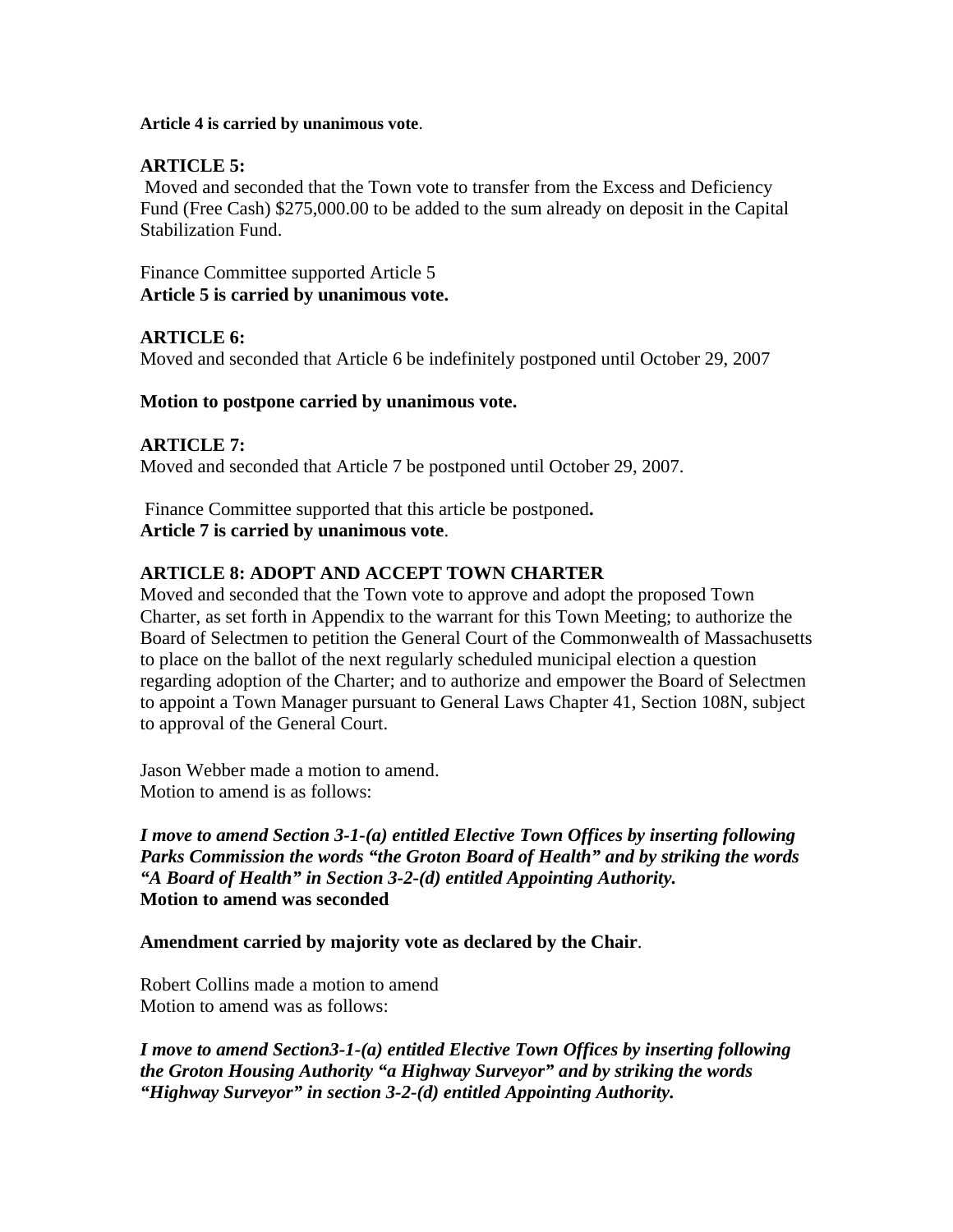#### **Motion was seconded***.*

The Chair called for tellers.

Tellers were duly sworn by Town Clerk.

| Bonnie Biocchi                                                                                                                     | $\mathbf{r}$<br>Stephen Keany<br>the contract of the contract of the contract of the |  |
|------------------------------------------------------------------------------------------------------------------------------------|--------------------------------------------------------------------------------------|--|
| Cynthia Martell<br>the contract of the contract of the contract of the contract of the contract of the contract of the contract of | Robert Flynn                                                                         |  |
| Richard Hughson                                                                                                                    | Constance Sartini                                                                    |  |

Tellers reported:

**138 yes 79 no Motion to amend is carried**.

Hugh McLaughlin made a motion to amend Motion to amend went as follows:

*I move to amend Section 3-1-(a) entitled Elective Town Officers by inserting following "the Planning Board" the words "the Groton Board of Assessors" and by striking the words "a Board of Assessors" in Section 3-2-(d) entitled Appointing Authority.* **Motion was seconded**

Tellers were called Tellers reported: **106 yes 86 no Motion to amend carried by majority vote**

Hugh McLaughlin made another motion to amend Motion to amend went as follows:

*I move to amend Section 5-3 entitled Department of Finance by striking in Paragraph (a) the words "an appointed Principal Assessor" and inserting the words "a Principal Assessor" and by striking in its entirety Paragraph (g) entitled Principal Assessor.* **Motion was seconded**

Tellers were called Tellers reported: **67 yes 101 no Motion to amend is defeated**

The last motion on the floor was the motion to postpone indefinitely made by Brooks Lyman

The motion went as follows: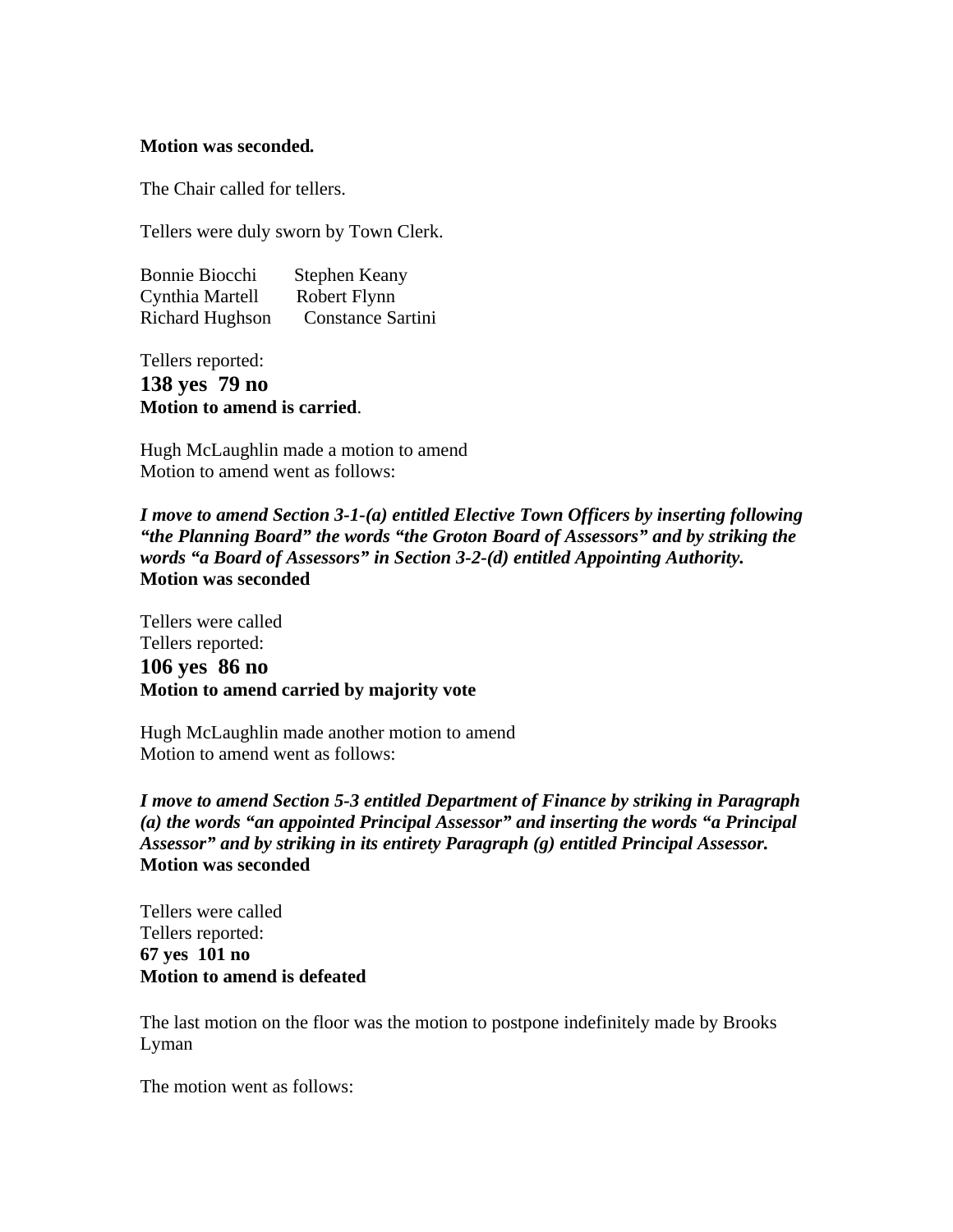*I move that further consideration of Article 8 be indefinitely postponed with a respectful request that the Blue Ribbon Governance Committee and the Board of Selectmen reintroduce the subject of a Groton Charter to the 2008 Annual Town Meeting.* **Motion was seconded**

#### **Motion to postpone indefinitely is defeated.**

Town Counsel brought the following correction to the Chair's attention.

In Section 4-1(a) it reads:  $8-5(g)$ *It should read 8-5(e) The Chair sought for unanimous consent for the change. There was no opposition.*

*There were 157 voters in attendance at 11 pm.*

#### **The main motion as amended carried by majority vote as declared by the Chair.**

The Chair entertained a motion to adjourn. Motion was seconded. The October 22, 2007 Special Town Meeting adjourned at 11:01 pm.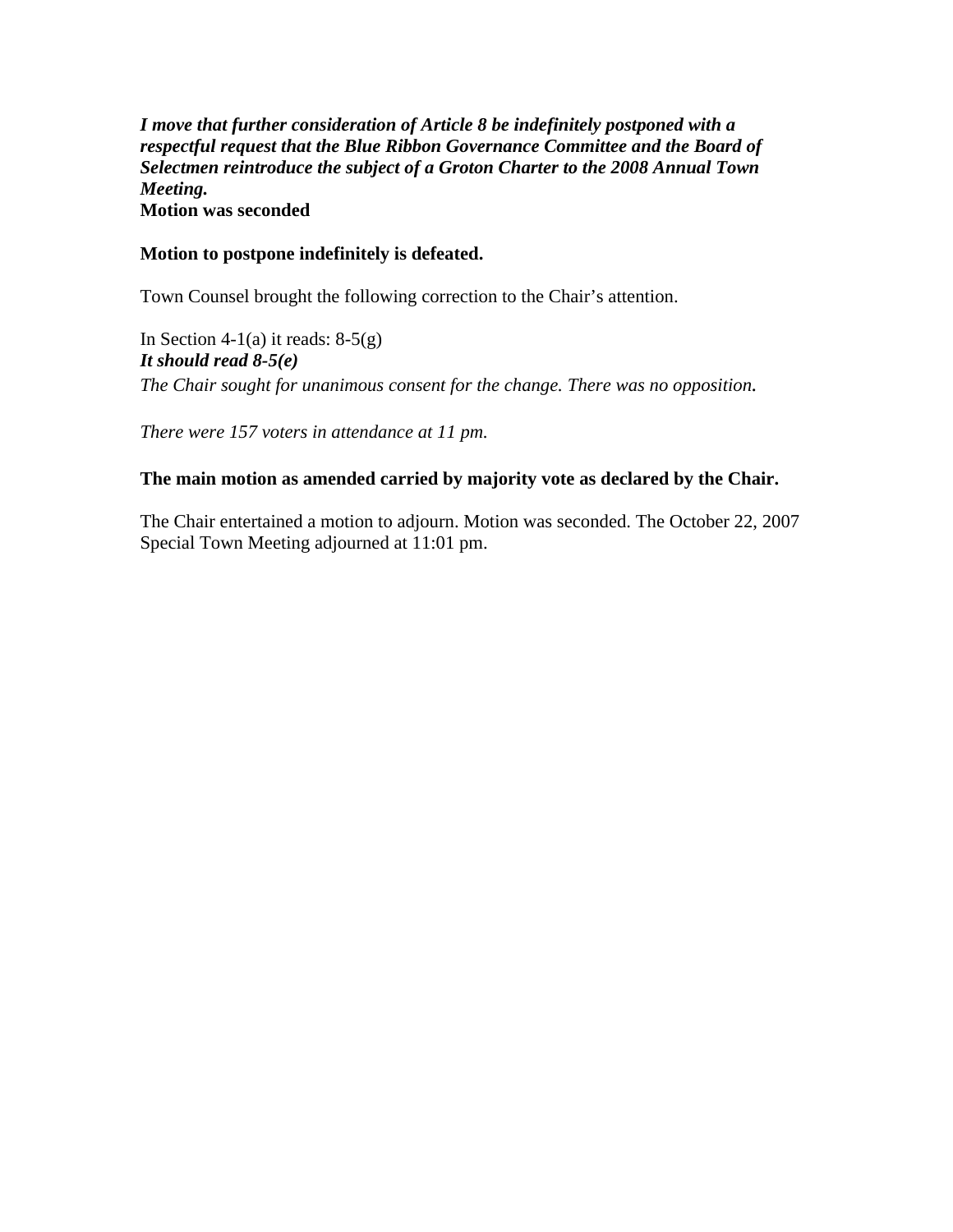# **Special Town Meeting Adjourned Session October 29, 2007**

The adjourned session of the October 22, 2007 Special Town Meeting was called to order by Moderator Robert Gosselin at 7:20 pm. There were 135 voters in attendance which satisfied the quorum requirement of 134 voters. Article 10, 11 and 25 will be indefinitely postponed. Larry Swezey made a motion to limit debate to 3 minutes per speaker with the exception of the primary proponent and the primary opponent. Motion to limit debate requires a 2/3 vote. The Chair declared a 2/3 vote.

# **ARTICLE 6**

*Moved and Seconded that this article be indefinitely postponed* 

### **Motion to postpone indefinitely is carried by unanimous vote.**

### **ARTICLE 7**

Moved and seconded that the Town vote to transfer \$100,00 from the Excess and Deficiency Fund (Free Cash) for the purpose of affecting the tax rate for the period July 1, 2007, and ending June 30, 2008. Finance Committee supported Article 7

### **Main motion under Article 7 passed by unanimous vote.**

*As of 7:30 pm there were 149 voters in attendance*

*Motion was made by Frank Belitsky to advance to consideration to Article 27 prior to Article 9.* 

### **Motion to advance is defeated***.*

# **ARTICLE 9:**

Moved and seconded that the Town vote to vote authorize the Board of Water Commissioners to enter into an agreement with the Conservation Commission to utilize a portion of Torrey Woods Conservation Area, Assessors' Map 231 – Parcel 94 – Lot 0 and a portion of the Sawtell Drive Conservation Area located on Map 232 – Parcel 9- Lot 0 as a municipal drinking water resource and to authorize the Board of Selectmen to petition the General Court of the Commonwealth of Massachusetts under Article 97 of the Amendments to the Massachusetts Constitution for any special legislation necessary therefor.

#### **Article 9 is carried by unanimous vote.**

### **ARTICLE 10:**

Moved and seconded that the Town vote to authorize the Groton Water Department to transfer the sum of \$ \_\_\_\_\_ [MUST STATE A SPECIFIC AMOUNT] from the Water Enterprise Excess and Deficiency Fund to the Water Department's Fiscal Year 2008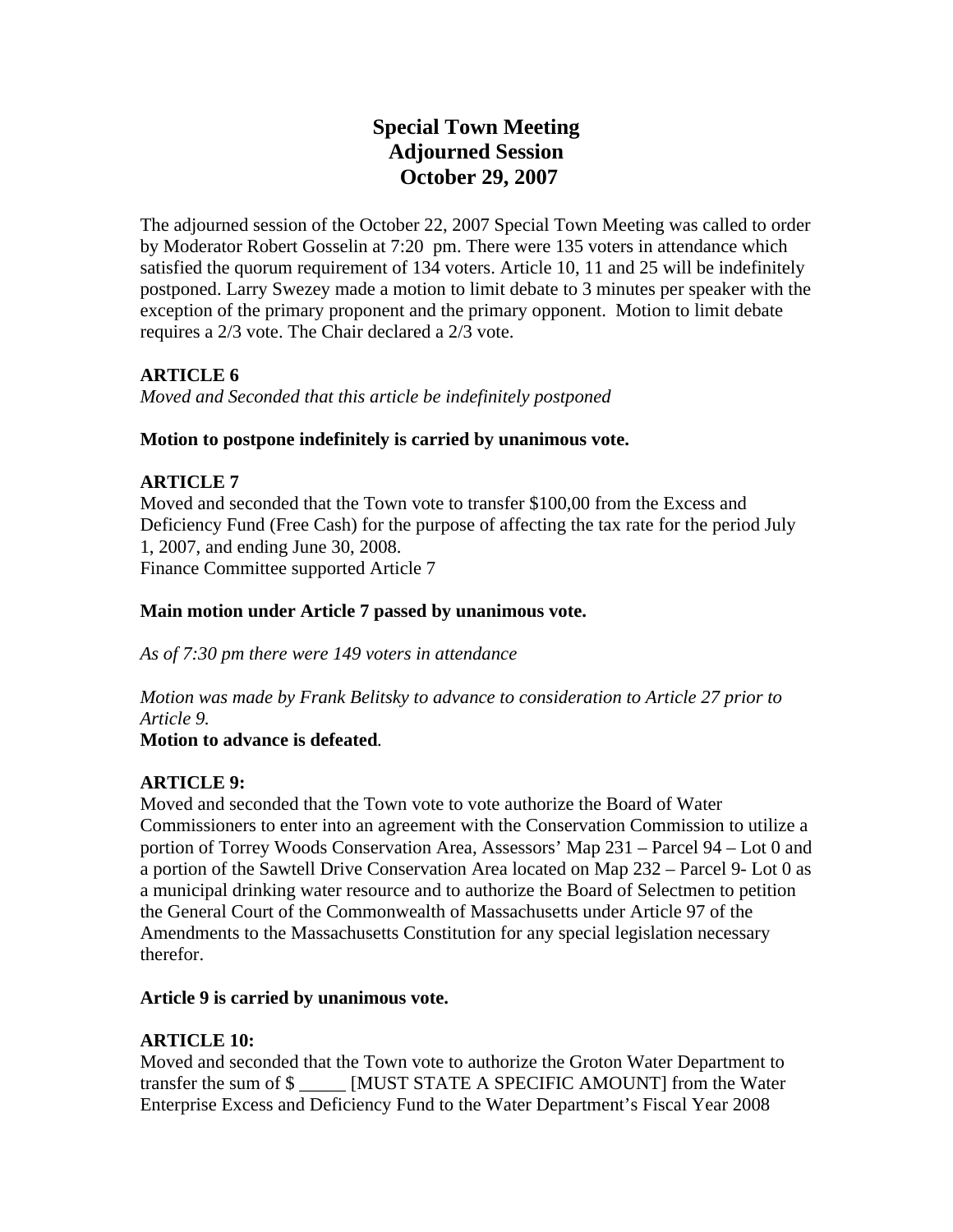operating expenses for the purchase of a Conservation Restriction on a portion of land located at #402 Chicopee Row and shown on Assessors' Map 231 – Parcel 85 - Lot 0.

### *Motion was made to indefinitely postpone Article 10* **Motion to postpone indefinitely is carried by unanimous vote.**

### **ARTICLE 11:**

Moved and seconded that the Town vote to authorize the Groton Water Department to transfer the sum of \$ \_\_\_\_\_\_\_ from the Water Enterprise Excess and Deficiency Fund to the Water Department's Fiscal Year 2008 operating expenses for the purchase of a permanent access and utility easement on a portion of land located at #402 Chicopee Row and shown on Assessors' Map 231 – Parcel 85 - Lot 0.

*Motion was made to postpone Article 11.*

#### **Motion to indefinitely postpone Article 11 carried by unanimous vote.**

### **ARTICLE 12:**

Moved and seconded that the Town vote to transfer to the Board of Selectmen, for the purpose of sale, a certain parcel of land located on Moose Trail, identified as Assessors' Map 130 - Parcel 55- Lot 0 , and to authorize the Board of Selectmen, pursuant to G.L. c. 40, §3, to sell said land to Thomas and Theresa Marie Wilson, of 21 Moose Trail for the sum of \$3,000.00, to be deposited in the general fund, provided further that: (1) the portion of the land shown and identified as "Conservation Restriction (CR)" on a plan by Ross Associates dated November 2006, signed and stamped on June 20, 2007, shall become subject to a Conservation Restriction pursuant to G.L. c. 184 §§31-33, and (2) the purchasers pay all back taxes, Town expenses, and legal fees related to this sale; and to authorize the Board of Selectmen to take any action necessary on behalf of the Town of Groton to effectuate said sale.

Finance Committee supported Article 12 **Article 12 is carried by unanimous vote.**

#### **ARTICLE 13:**

Moved and seconded that the Town vote to discontinue as a public way "Point Road" in its entirety as the same is shown on the Shay and Leary plan dated 1925, entitled "Lost Lake," recorded with the Middlesex South District Registry of Deeds as File Plan 844 and 845, Point Road being shown on Assessors' Map 122 lying between Parcels 93 and 94.

#### **The Chair declared a majority vote on Article 13.**

### **ARTICLE 14**

MOVED AND SECONDED that the Town vote to AMEND the Code of the Town of Groton, Chapter 13, by deleting the word, "nine" in Section 13-1 and replacing it with the word "seven".

Finance Committee supported Article 14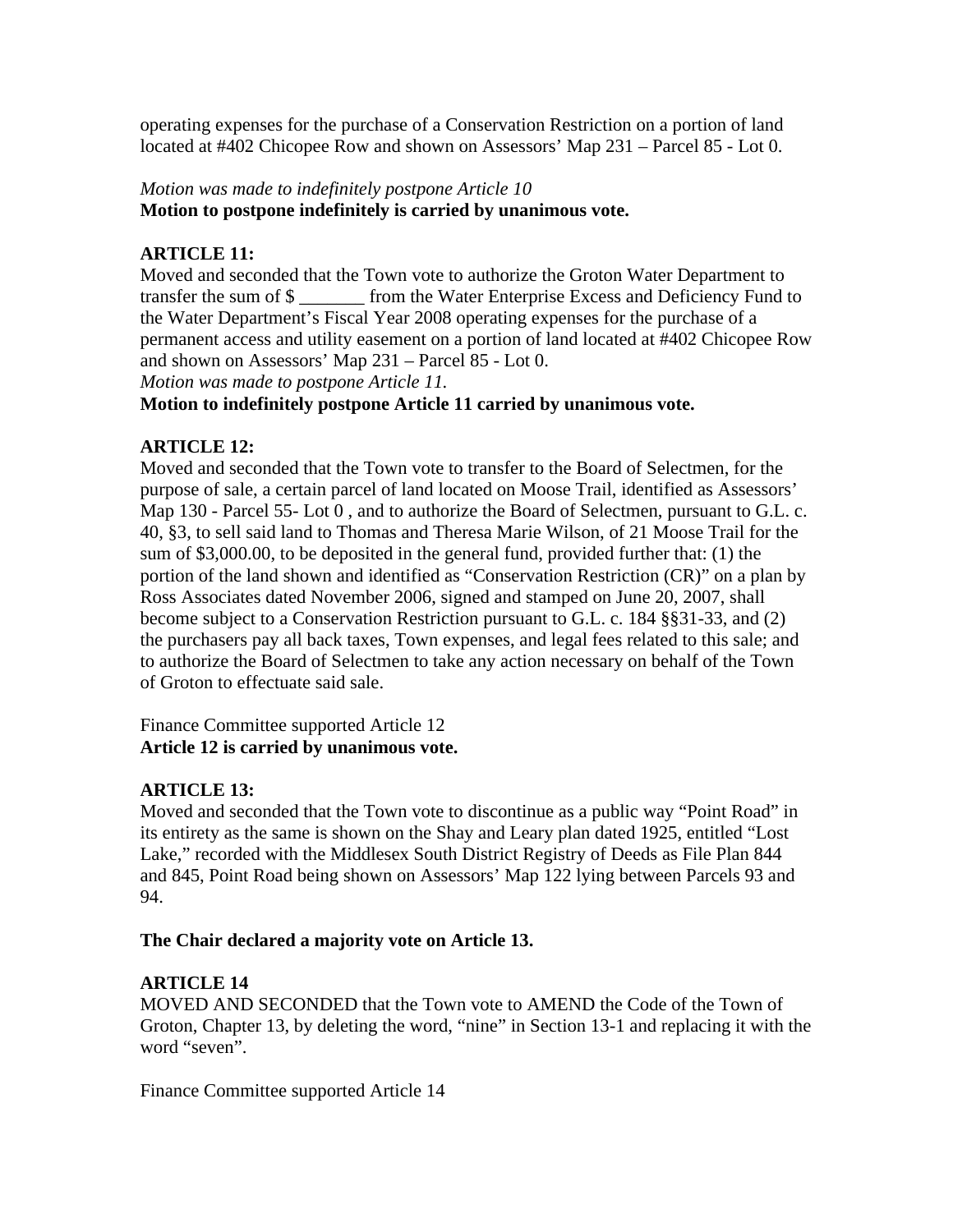#### **Article 14 is carried by unanimous vote**

### **ARTICLE 15**

Moved and seconded that the Town vote to amend the Code of the Town of Groton, Chapter 218, Zoning, as printed in the warrant.

### **The Chair declared a 2/3 vote for Article 15. There were no voters who contested the ruling of the Chair**.

### **ARTICLE 16**

Moved and seconded that the Town vote to accept the provisions of Chapter 43D of the Massachusetts General Laws as amended pursuant to Section 11 of Chapter 205 of the Acts of 2006, and to approve the filing of an application with the Interagency Permitting Board for the designation as a Priority Development Site of the parcels of land listed in the warrant.

#### **Article 16 is carried by majority vote.**

### **ARTICLE 17**

Moved and seconded that the Town vote, pursuant to Massachusetts General Laws, Chapter 44B, Section 5, to appropriate \$20,000.00 from the Community Preservation Historic Resource Reserve to fund Community Preservation Application 2007-03 "Feasibility Study for Squannacook Hall Renovations."

Finance Committee voted 6-0 not to support. *Motion was made to move question. Motion was seconded*

#### **Article 17 is carried by unanimous vote**

*As of 8:40 pm there were 149 voters in attendance.*

#### **ARTICLE 18**

Moved and seconded that the Town vote, pursuant to Massachusetts General Laws, Chapter 44B,

Section 5, to appropriate \$1,900.00 from the Community Preservation Open Space Reserve to fund Community Preservation Application 2007-07 "Survey of Cemetery Parcel for Williams Barn."

Finance Committee supported Article 18.

#### **Article 18 is carried by unanimous vote.**

### **ARTICLE 19**

Moved and seconded that the Town vote, pursuant to Massachusetts General Laws, Chapter 44B, Section 5, to appropriate \$200,000.00 from the Community Preservation FY08 Budget Reserve to fund Community Preservation Application 2007-08 "Deposit to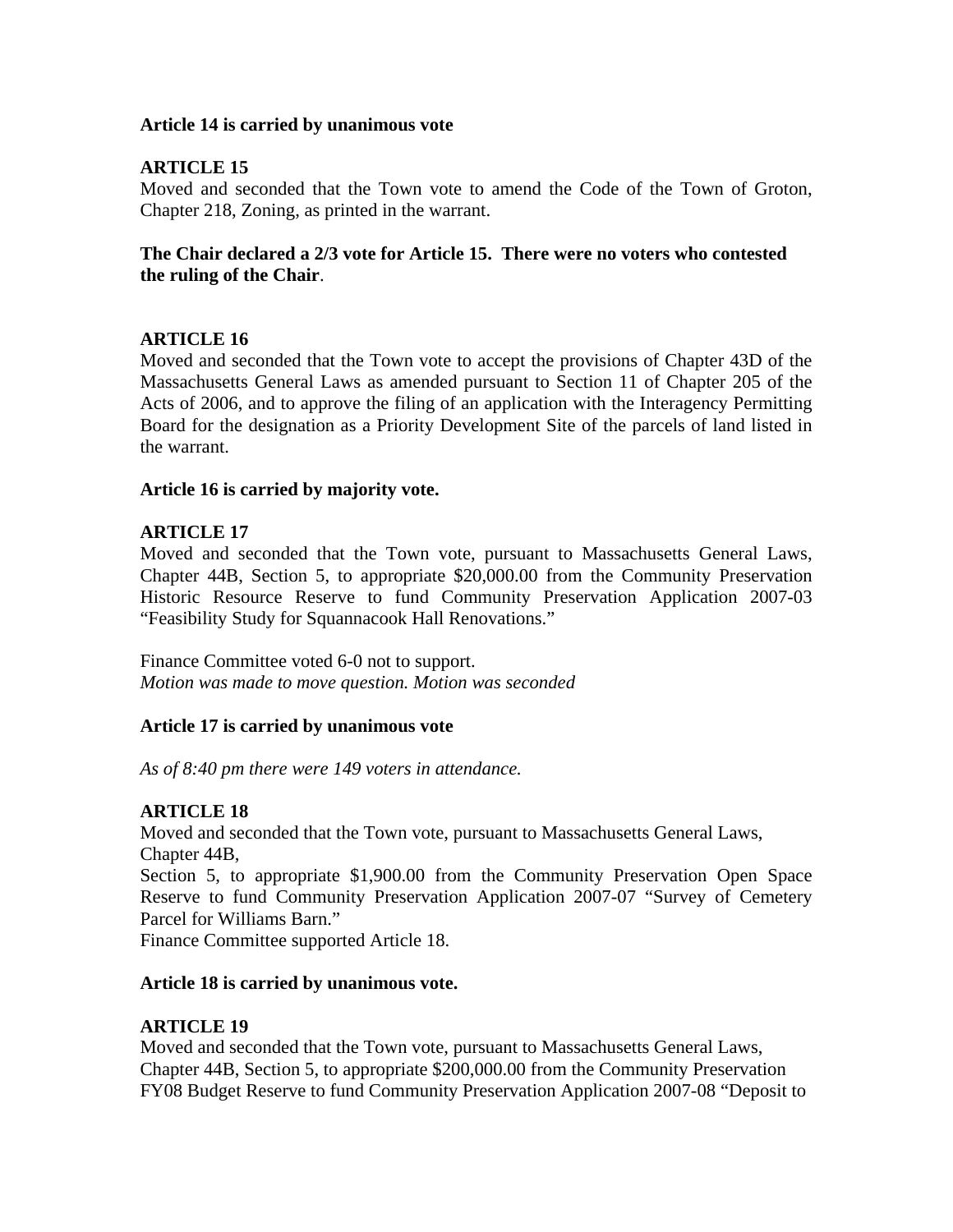the Conservation Fund."

Finance Committee voted 1 to support 5 not to support Groton Greenway voted unanimously to support this article**.**

#### **Article 19 carried by unanimous vote.**

### **ARTICLE 20:**

Moved and Seconded that the Town vote, pursuant to Massachusetts General Laws, Chapter 44B, Section 5, to appropriate \$34,000.00 from the Community Preservation Historic Resource Reserve to fund Community Preservation Application 2007-01 "Historic Documents Preservation Project."

Finance Committee voted unanimously to support **Article 20 carried by unanimous vote**

#### **ARTICLE 21:**

Moved and seconded that the Town vote, pursuant to Massachusetts General Laws, Chapter 44B, Section 5, to appropriate \$18,000.00 from the Community Preservation Historic Resource Reserve to fund Community Preservation Application 2007-09 "2008 Segment #3 of the Community Wide Preservation Project."

Finance Committee voted unanimously to support Article 21 **Article 21 is carried by unanimous vote**

### **ARTICLE 22:**

Moved and seconded that the Town vote, pursuant to Massachusetts General Laws, Chapter 44B, Section 5, to appropriate \$10,000.00 from the Community Preservation FY08 Budget Reserve to fund Community Preservation Application 2007-11 "Squannacook River Rail Trail Environmental and Engineering Assessment."

### **Finance Committee voted unanimously to support Article 22 Article 22 is carried by unanimous vote.**

*As of 9:30 pm there were 140 voters in attendance.*

#### **ARTICLE 23:**

Moved and seconded that the Town vote, pursuant to Massachusetts General Laws, Chapter 44B, Section 5, to appropriate \$25,000.00 from the Community Preservation Community Housing Reserve to fund Community Preservation Application 2007-12 "Groton's Affordable Housing Implementation Plan."

Finance Committee voted unanimously to support. **Article 23 carried by unanimous vote**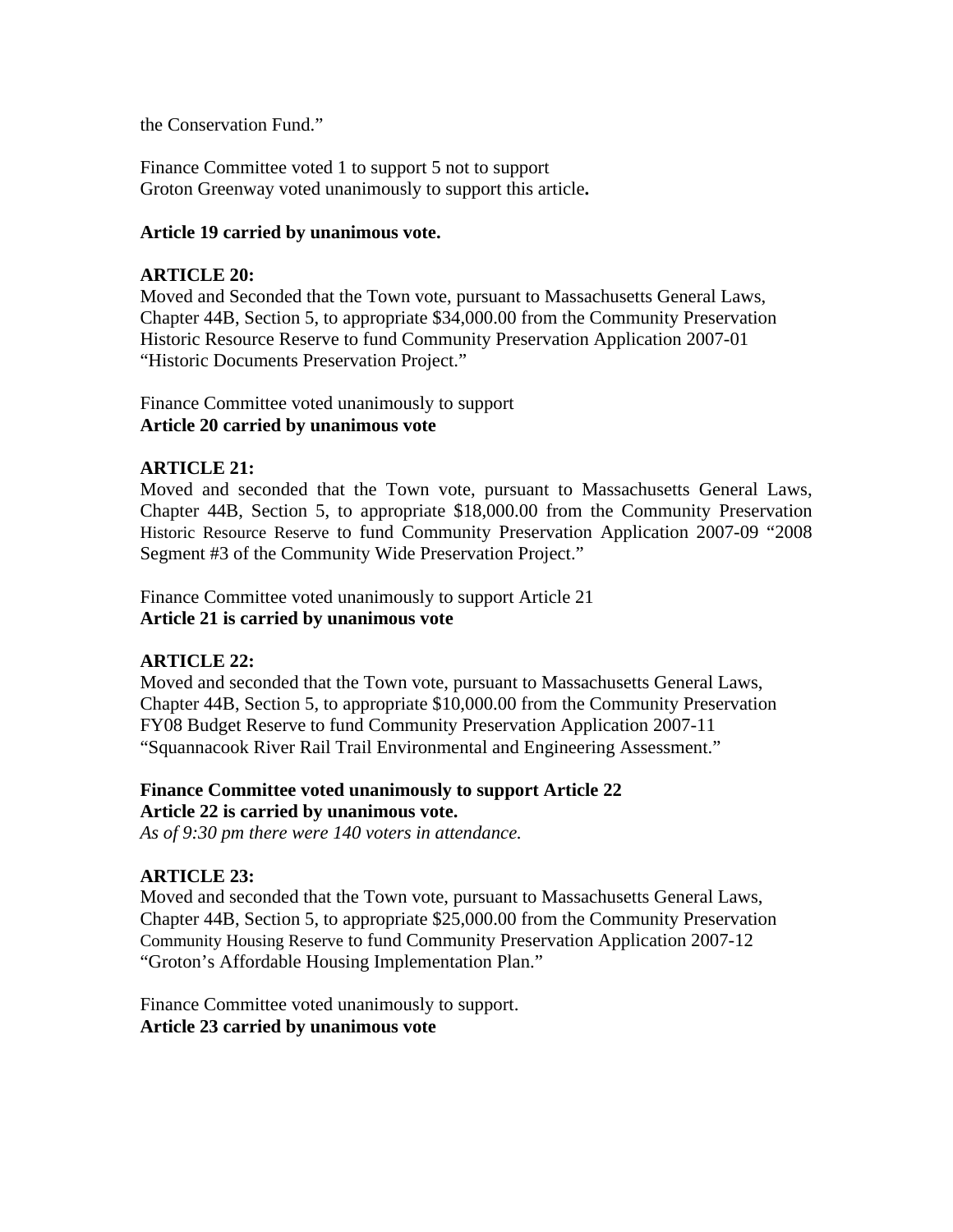# **ARTICLE 24**

Moved and seconded that the Town vote, pursuant to Massachusetts General Laws, Chapter 44B, Section 5, to appropriate \$25,000.00 from the Community Preservation Community Housing Reserve to fund Community Preservation Application 2007-13 "Community Housing Feasibility Study-Nashua Road".

Finance Committee voted unanimously to support **Chair declared a 2/3 vote on Article 24.**

# **ARTICLE 25**

Moved and seconded that this article be indefinitely postponed.

### **Motion to postpone indefinitely carried by unanimous vote.**

### **ARTICLE 26**

Moved and seconded that the Town vote to authorize the Town Moderator to appoint a seven (7) member Tax Base Study Committee to analyze the current tax base along with historic trends of various revenue sources as these revenues relate to town services provided. Further, to study the relationship between the residential and non-residential tax base as those relate to current zoning; and to report back to the 2008 Annual Town Meeting including recommendations.

Finance Committee voted in favor with 2 abstentions

### **The Chair declared a 2/3 vote. The Chair asked if there were seven voters who wished to contest the ruling of the chair. There were no hands raised.**

### **ARTICLE 27: REZONE 797 BOSTON ROAD**

Moved and seconded that the Town vote, amend the Town of Groton's Zoning Map from R-A (Residential-Agricultural) to B-1 (Business- District) certain premises located at 797 Boston Road, Groton, owned by 119 Partners, LLC, consisting of approximately 2.8 acres of land, more or less, which premises is described in deed recorded with the Middlesex South Registry of Deeds in Book 45322, Page 597, being shown on the Town of Groton's Assessors' Map 133 - Parcel 49 - Lot 0.

Board of Selectmen voted 5-0 in opposition to Article 27. *Motion was made that Article 27 be referred to PB* **Motion to refer was defeated***.*

*As of 10 pm there were 138 voters in attendance*

*Motion was made to move the question* Question was moved.

**Article 27 is defeated**